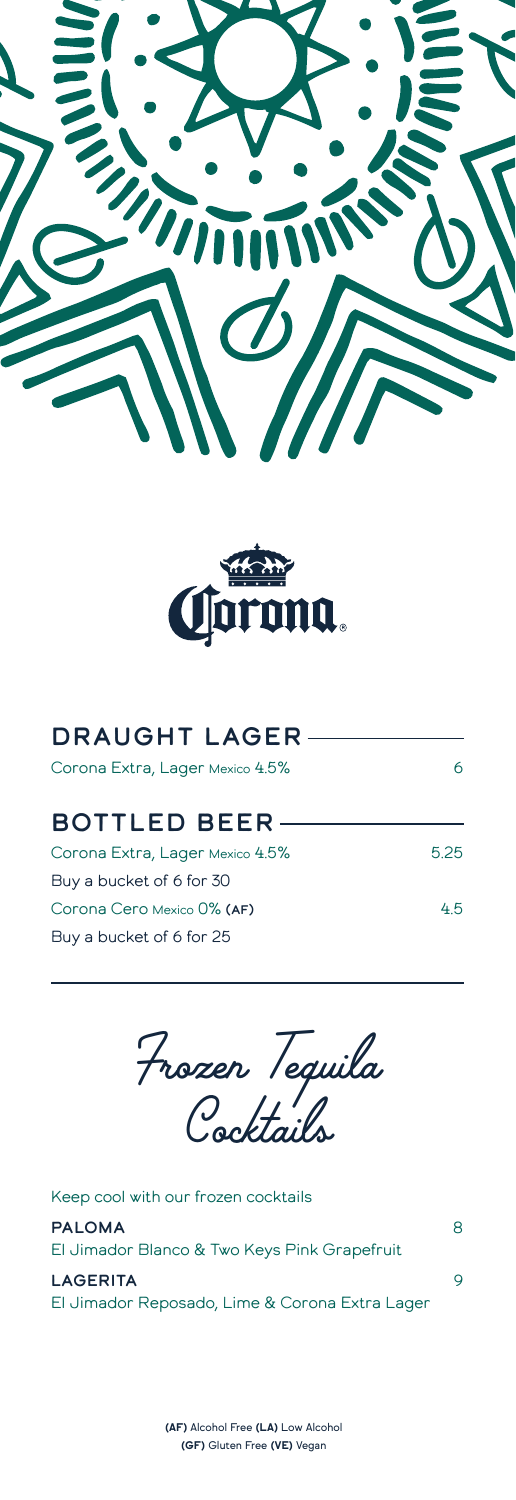### BEER

| <b>DRAUGHT LAGER-</b>             |      |
|-----------------------------------|------|
| Corona Extra, Lager Mexico 4.5%   |      |
| Camden Hells, Lager Camden 4.6%   | 6.25 |
| Pravha, Pilsner Czech Republic 4% |      |
| <b>DRAUGHT CRAFT-</b>             |      |

| ______________________                                  |      |
|---------------------------------------------------------|------|
| Camden Pale Ale Camden 4%                               | 6.5  |
| Goose Island Midway, IPA Chicago 4.1%                   | 6.25 |
| Blue Moon, Wheat Beer Colorado 5.4%                     | 6.5  |
| JUBEL Craft Lager cut with Peach (GF/VE)<br>Cornwall 4% |      |

#### OTHER DRAUGHT

Aspall Cyder Suffolk 4.5% 5.9

### BOTTLED BEERS

| Corona Extra, Lager Mexico 4.5%                   | 5.25 |
|---------------------------------------------------|------|
| Buy a bucket of 6 for 30                          |      |
| Camden Pale Ale Camden 4%                         | 5.25 |
| Modelo Especial, Lager Mexico 4.5%                | 5.5  |
| Pacífico Clara, Lager Mexico 4.5%                 | 5.5  |
| Blue Moon, Wheat Beer Colorado 5.4%               | 5.6  |
| Sharp's Doom Bar, Best Bitter 500ml Cornwall 4.3% | 6    |
| Pravha, Pilsner Czech Republic 4%                 | 5.5  |
| Stella Artois, Lager (GF) Belguim 4.8%            | 5    |

### BOTTLED CIDERS

| Aspall Cyder Suffolk 5.5%                                 | 5.7  |
|-----------------------------------------------------------|------|
| Rekorderlig 500ml Stockholm 4%                            | 6.25 |
| Strawberry & Lime / Watermelon-Citrus / Mango & Raspberry |      |

# SHOT TRAYS

#### 6 SHOTS

| 30 |
|----|
| 32 |
| 35 |
| 25 |
|    |

## HARD SELTZER

**SERVED** Alcoholic sparkling water infused with wonky fruit, 57 Cals, 0g Sugar 4%

Lime 5 Raspberry 5 Bucket of 6 for 28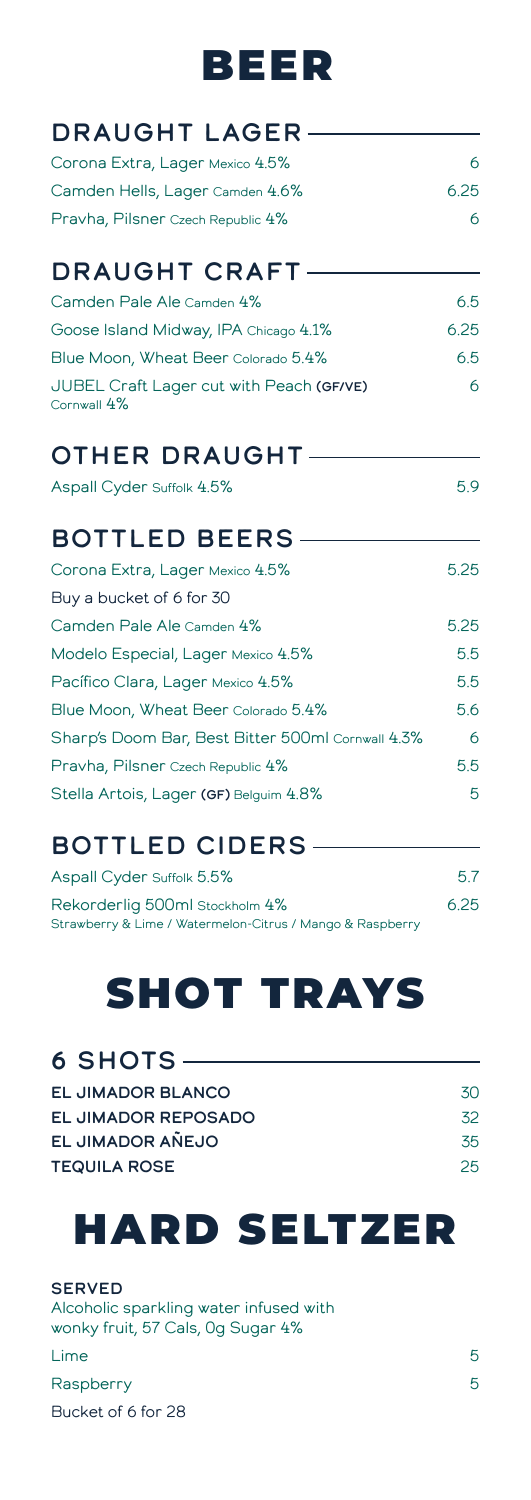# COCKTAILS

#### HOUSE COCKTAILS

| <b>WATERMELON SMASH</b><br>Tangueray London Dry Gin, Pomegranate, Supasawa,<br>Basil & Red Bull Watermelon            | 10.5            |
|-----------------------------------------------------------------------------------------------------------------------|-----------------|
| <b>CHILLI MANGO MARG</b><br>El Jimador Blanco Tequila, Cointreau, Mango,<br>Lime & Chilli                             | 12 <sup>°</sup> |
| <b>FIZZY PEACHES</b><br>Ketel One Oranje, Peach Liqueur, Supasawa, Vanilla<br>& Fever-Tree White Grape & Apricot Soda | 11              |
| <b>BLUE AGAVE</b><br>Ojo de Tigre Mezcal Joven, Blue Curacao, Lime,<br>Agave & Miracle Foamer                         | 12 <sup>°</sup> |
| <b>LA VIE EN ROSE</b><br>Ciroc Red Berry Vodka, Tarquin's Strawberry &<br>Lime Gin, Cranberry & Lemonade              | 11              |
| <b>PALOMA PICANTE</b><br>El Jimador Blanco Tequila, Spicy Picante Syrup &<br>Two Keys Pink Grapefruit Soda            | 10.5            |
| <b>SANGRIA ROJA</b><br>9.5 / Pitcher 35<br>Red Wine, Hennessey VS Cognac,<br>Lemonade & Summer Berries                |                 |
| <b>SUNSET MOJITO</b><br>Your choice of Raspberry, Passionfruit, or Strawberry<br>Duppy Share Aged Rum, Lime & Soda    | 10 <sup>1</sup> |

CLASSIC COCKTAILS AVAILABLE UPON REQUEST

## SPRITZERS

#### SUMMER SPRITZERS

| <b>MARGARITA SPRITZ</b><br>Herradura Plata, Aluna Coconut & Fever-Tree<br>Mexican Lime Soda | 12   |
|---------------------------------------------------------------------------------------------|------|
| <b>JALISCO MULE</b><br>El Jimador Anejo, Lime & Fever-Tree Ginger Beer                      | 11   |
| <b>NARANJA SANGUINA</b><br>Ojo de Tigre Mezcal Joven & Fever-Tree Blood<br>Orange Soda      | 11.5 |
| <b>APEROL SPRITZ</b><br>Aperol, Prosecco & Soda                                             | 95   |



HALF PRICE MARGARITAS & LARGARITAS ALL DAY

el **Jimador**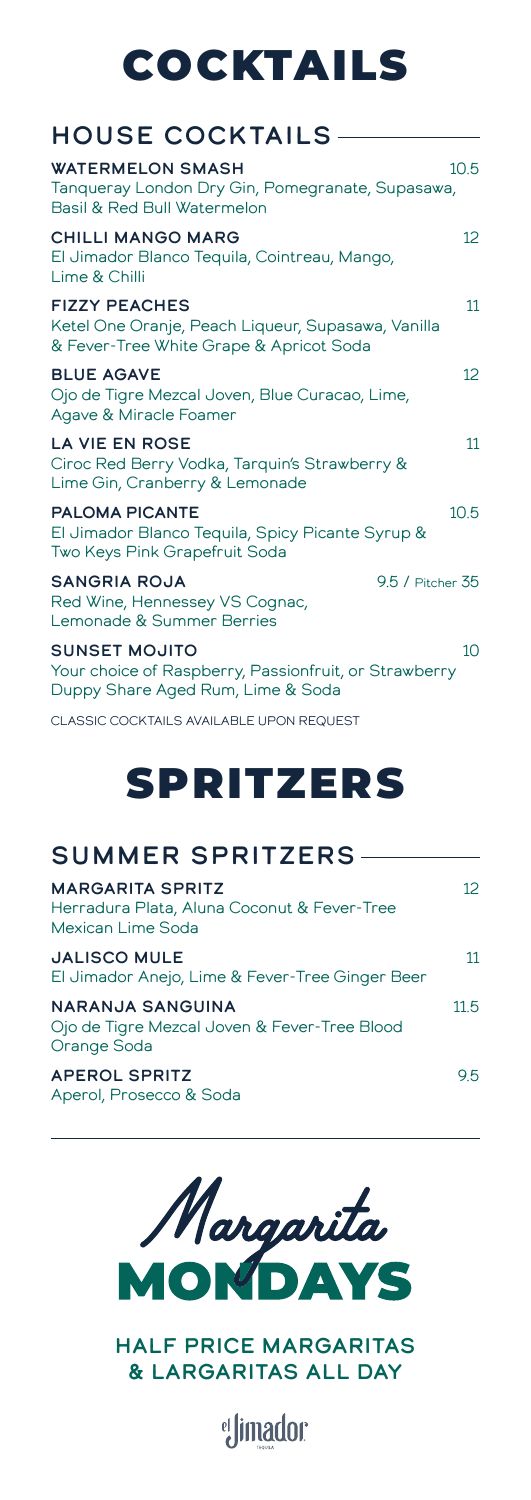### G&TS

#### GIN & TONICS

| <b>HAYMAN'S EXOTIC CITRUS</b><br>Fever-Tree Mediterranean Tonic, Lemon & Mint                        | 11 |
|------------------------------------------------------------------------------------------------------|----|
| <b>TANQUERAY ROYALE BLACKBERRY</b><br>Fever-Tree Refreshingly Light Tonic & Summer<br><b>Berries</b> | 10 |
| <b>VILLA ASCENTI</b><br>Fever-Tree Mediterranean Tonic, Thyme & Lemon                                | 11 |
| <b>BULLDOG</b><br>Fever-Tree Aromatic Tonic, Lime & Raspberries                                      | 10 |
| <b>TANQUERAY 10</b><br>Fever-Tree Elderflower Tonic, Grapefruit & Orange                             | 11 |
| <b>SAPLING LONDON DRY*</b><br>Fever-Tree Mediterranean Tonic, Rosemary &<br>Lemon                    | 10 |

\* For every bottle of Sapling we purchase, an inner-city tree is planted on our behalf

# LOW/NO

#### BOTTLED BEERS

| Corona Cero, Lager (AF) Mexico 0%               | 45 |
|-------------------------------------------------|----|
| Buy a bucket of 6 for 25                        |    |
| Becks Blue, Lager (AF) Germany 0.05%            | 45 |
| Lucky Saint, Unfiltered Lager (LA) Germany 0.5% | 5  |

#### CRAFT CANS

Big Drop Brewing Co. Pine Trail, Pale Ale (LA) UK 0.5% 5

#### COCKTAILS

| <b>AECORN SPRITZ (AF)</b><br>Aecorn Aromatic & Fever-Tree Blood<br>Orange Soda |   |
|--------------------------------------------------------------------------------|---|
| CALEÑO COLLINS (AF)<br>Caleño Light & Zesty, Lemon & Soda                      | Q |
| <b>ROSE &amp; TONIC (LA)</b><br>Belsazar Rose & Fever-Tree Indian Tonic        | Q |

#### SOFT DRINKS

| Coca Cola<br>Regular / Zero / Diet                                 | 3             |
|--------------------------------------------------------------------|---------------|
| Punchy<br>Peach, Ginger & Chai / Cucumber, Yuzu & Rosemary         | $3.5^{\circ}$ |
| Fever-Tree<br>Ginger Beer / Ginger Ale / Lemonade / Tonics / Sodas | 25            |
| Red Bull<br>Original / Sugar Free / Tropical / Watermelon          | 35            |

#### **@PERGOLALONDON**

**PERGOLAPADDINGTON.COM**